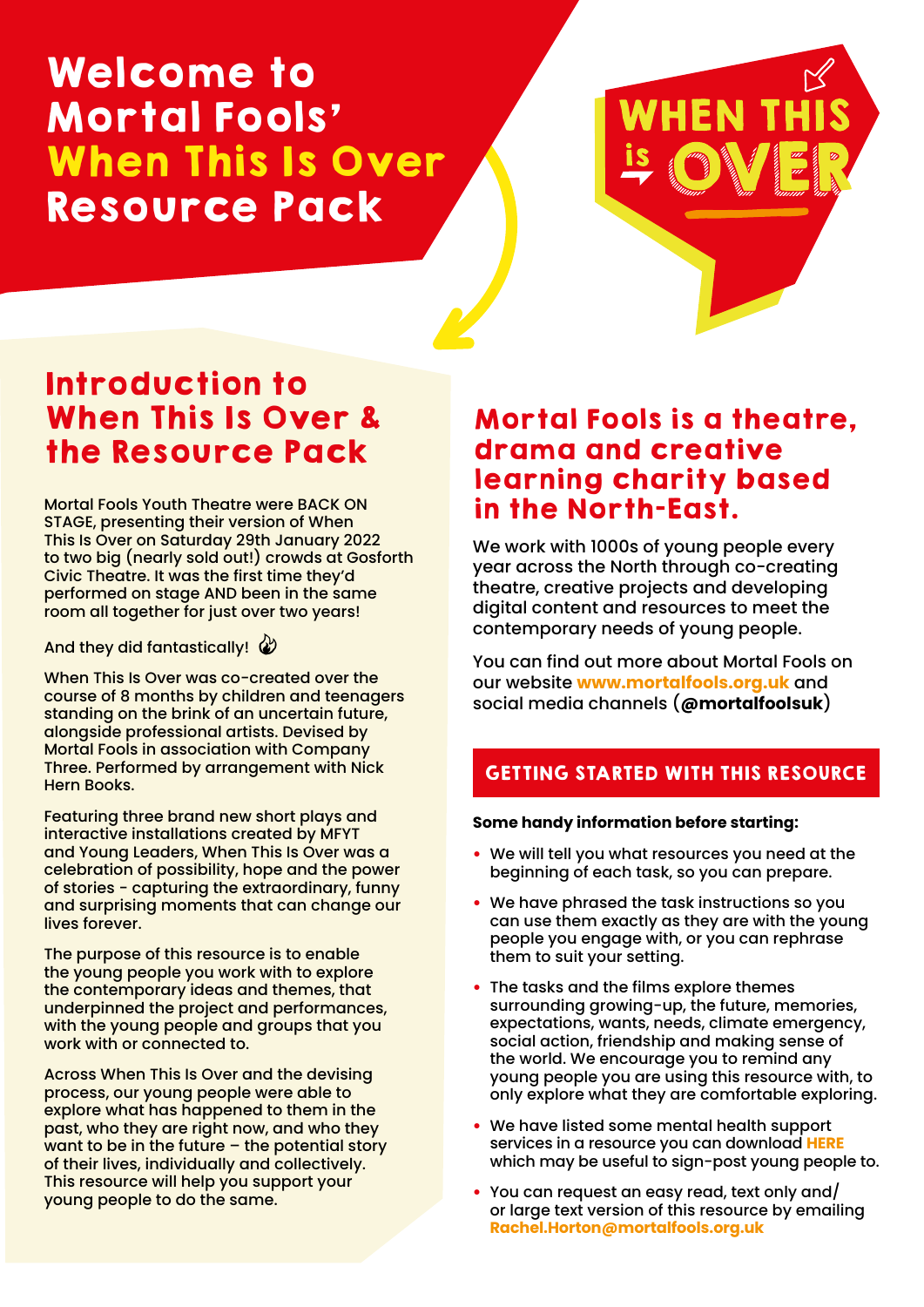



### We would suggest watching these digital shorts with your young people before starting the tasks.

**The film shorts and animations are end pieces, from groups of young people that Mortal Fools working with, made across several weeks exploring the themes underpinning When This Is Over.** 

#### **What Kind of World do You Want to Live in?**

#### **by Mortal Fools' Young Leaders' Group**

A poem written and performed by Mortal Fools' Young Leaders, featuring original music and animated by Lauren Bennett.

#### > **[Watch here](https://youtu.be/0BzTeW9WfBE)**

Accessibility Information Under 3 minutes and captioned.

#### **When This is Over Flashback Reel**

Fly Girl Film captured the experience of When This Is Over live performance in January 2022 from the perspective of our young people performing, Mortal Fools facilitators and our live audience. Featuring live performance snippets for all three Mortal Fools Youth Theatre groups.

#### > **[Watch here](https://youtu.be/1Aia935Jkw4)**

Accessibility Information Under 7 minutes and captioned.

#### **Look To My Future**

#### **by Mortal Fools' Youth Theatre**

Spoken word written and performed by Stage Two Tyne Valley (7-11yrs) featuring original music and animated by Sheryl Jenkins.

#### > **[Watch here](https://youtu.be/sgvaC_gztjE)**

Accessibility Information Under 3 minutes and captioned.

#### **Our Tomorrow**

#### **by Mortal Fools' Youth Theatre Stage Two Ashington**

Spoken word written and performed by Stage Two Ashington (7-11yrs) featuring original music and animated by Kathryn Robertson.

#### > **[Watch here](https://youtu.be/EA2_4Nw9Hgk)**

#### Accessibility Information

Under 2 minutes and lyric video (words part of the visuals).

#### **When This Is Over Community Responses**

Our live performance attendees and online community, were invited to respond to four provocations linked to the themes of When This Is Over. We received 150+ responses, selected a few and asked Sheryl Jenkins to animate them.

#### **Click on the hyperlink below to watch each:**

- > **[Animation #1 What are you grateful for?](https://youtu.be/fJ7eePxWqTU)**
- > **[Animation #2 In a hundred years from](https://youtu.be/FQIzfnePBrk) now, what does our future look like?**
- > **Animation #3 When you are gone, what [do you want people to remember you for?](https://youtu.be/0vZUjZyLhM4)**
- > **[Animation #4 What kind of world do](https://youtu.be/X2_hWTIldqE)  you want to live in?**

Accessibility Information Each provocation response animation is under 3 minutes.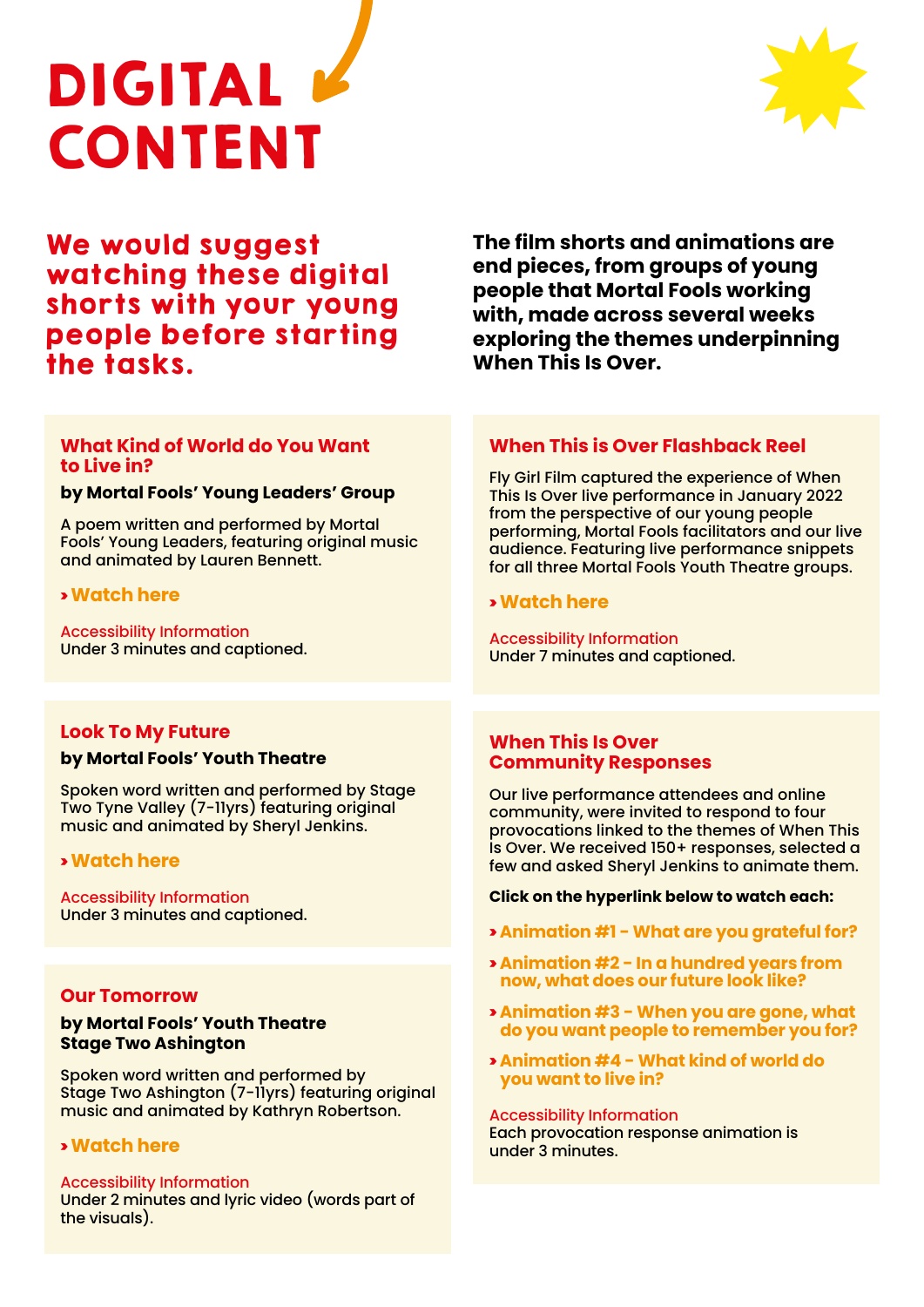



Today I feel…

If we asked your best friend or close relative about you – what do you think they'd say?

What are you grateful for right now?

What's the best thing to happen to you so far this year?

Tomorrow I want to…

If I ruled the world, I would…

When starting any Mortal Fools' Youth Theatre sessions, we begin with check ins and prompts; they help everyone to get thinking, warmed up and ready to start sharing their ideas and thoughts.

**You can use these prompts to get creative thoughts flowing at the beginning of your session.** 

**We give everyone a minute to think about prompts before sharing…**

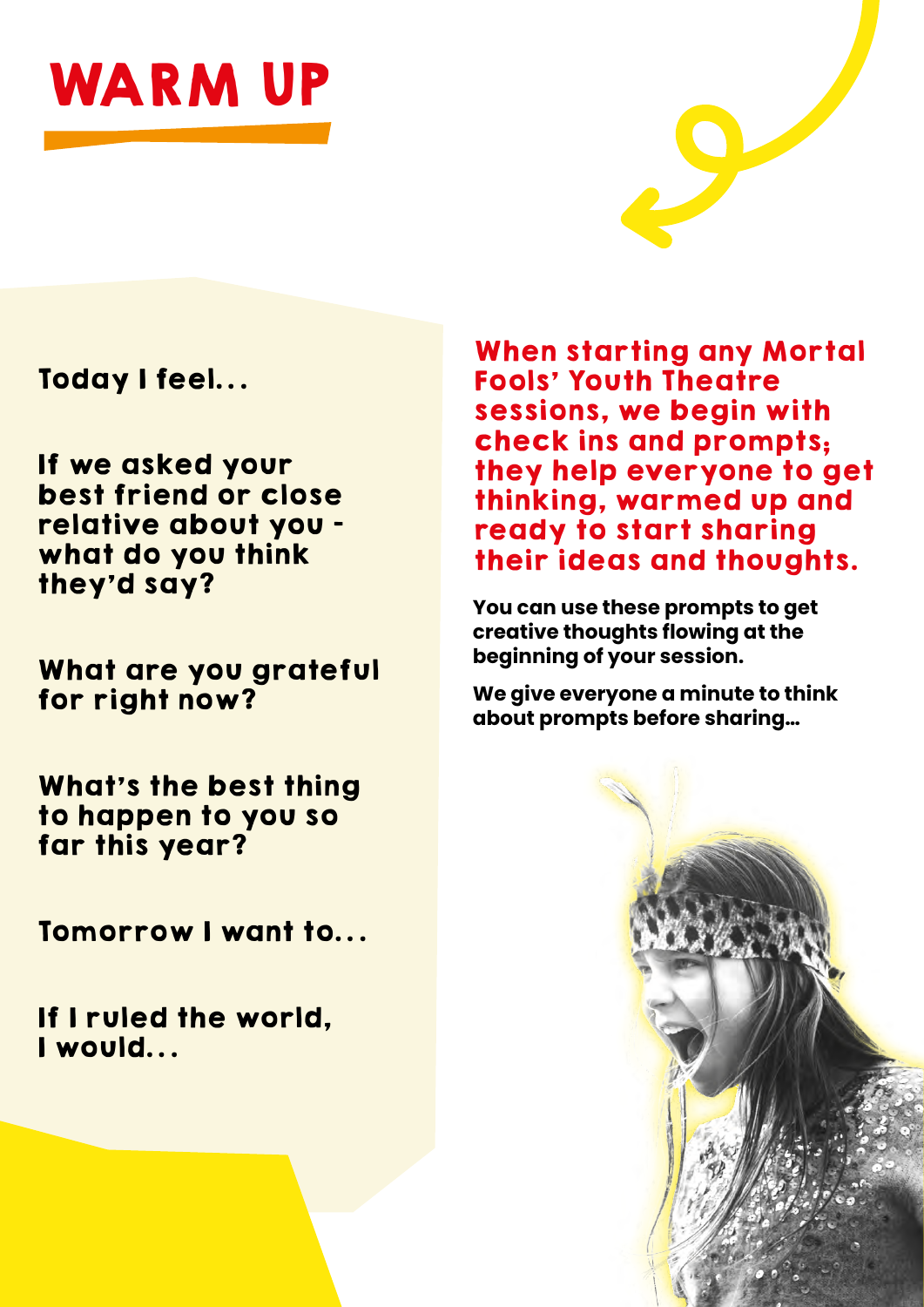# TASK #1 TIMELINES

**We suggest for each part of the task below – you come back together after each bit is completed to share the next part of the task, as opposed to sharing Part A, B, C… all in one go.** 

## PART A

**This task is about exploring your past, present and future, and starting to think about the story of your life – what you want to tell people about your life so far, where you are right now and what you'd like the story of your future to be.** 

What your need for this task:

- Large piece of paper
- Comfy quiet space
- Pen or pencil
- Coloured pens/pencils to draw & highlight
- Magazines/newspapers for collage
- Scissors and glue for cutting out
- Instrumental music to help you think and concentrate

For this task, we want you to think your life as a journey and a linear timeline.

We want you to draw on a big piece of paper, individually or with a partner, something that represents your life from birth – 100 years old. (Examples – could be a line with arrows, a river, a road, a mountain or something more abstract).

Then we want you to draw a representation of yourself including the year it currently is and how old you are on the timeline.

**Take 10 minutes to draw something that represents your life timeline including you!**

## PART B

#### **Themed Timeline**

There are many ways to look at life and our journey through it – you might look at life through the lens of achievement, travel, family, big moments, Christmas, moments of joy etc.

We want each person to think about their life, using their chosen theme and add to their timeline of their entire life and choose 5 moments that link to their theme that would go on their timeline. These should be a mixture of memories and moments they'd like to happen at a particular time in their life in the future.

**Take 10 minutes to think about above and add these moments to your timeline – you can draw, write, or use collage to represent those moments.**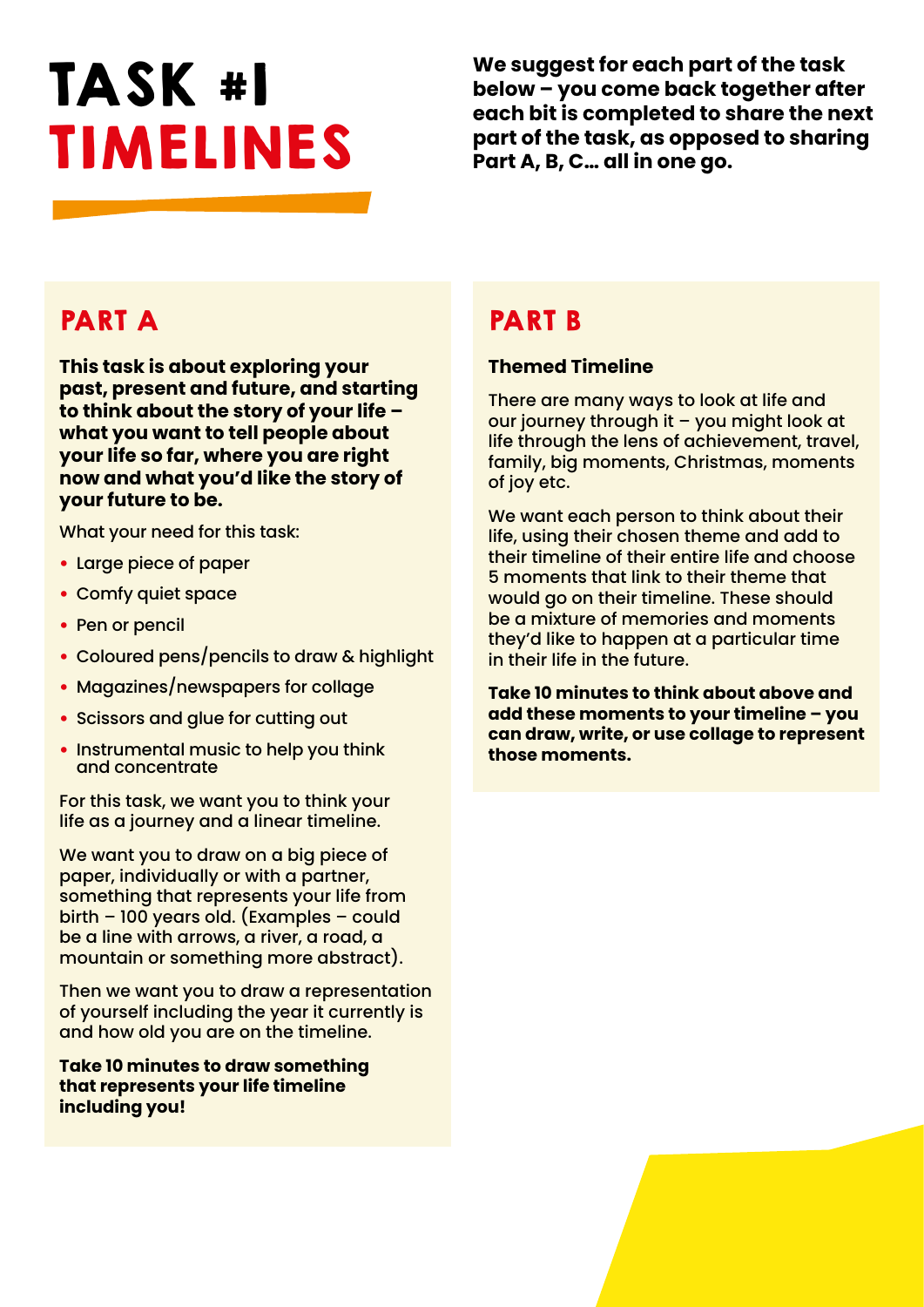# TASK #1 TIMELINES

# PART C

#### **Together Moments**

Ask each participant to think of as many moments where people come together in our lives and write them onto a new piece of paper. Some examples might be sports events, to pray, Christmas dinner or Birthdays.

We want each person to pick one together moment from the past they'd like to add to their timeline and to write about it (i.e. Where was it? When was it? What did you do? Why did people come together? Why are you adding it to your timeline?)

When then want each person to think about and then add a together moment to the timeline for themselves at 40yrs old and then at 80yrs old. Exploring where it may be? When? What will people be doing at it? Why are they coming together? What do you think is different between a together moment now and then?

**Take 15 minutes to think about your Together Moments and add them to your timeline – you can draw, write, or use collage to represent those moments. This prompt is great to start getting participants to think about their future in a way that is rooted into something that grounds exploration.** 

## PART D

#### **First and Last Times**

Ask each participant to think of as many First and Last Times that they would do something in their life. Some of our examples were 'the first time they walked to school on their own' and 'the last time they played with the teddy bear they got when they were born' and "the last time they wore their wore a school coat before going to a different school".

We want each participant to add 5 first times and 5 last times to their timelines – with at least two in their future.

**Take 10 minutes to think about First and Last Times and add these moments to their timeline - you can draw, write, or use collage to represent those moments. These ideas can be great to explore poignant moments in life whilst starting to create the story of their lives!**

# PART E

#### **It's time to come back together and invite folks to share.**

Knowing your group – it may be that you invite some to share, or you might invite everyone to look at each other's timelines, or you may invite each participant to share and give them 2 minutes to give some highlights.

**To end this task – try to identify some common themes or stand out moments from the groups activity and bring it to a close and thank them for sharing.**

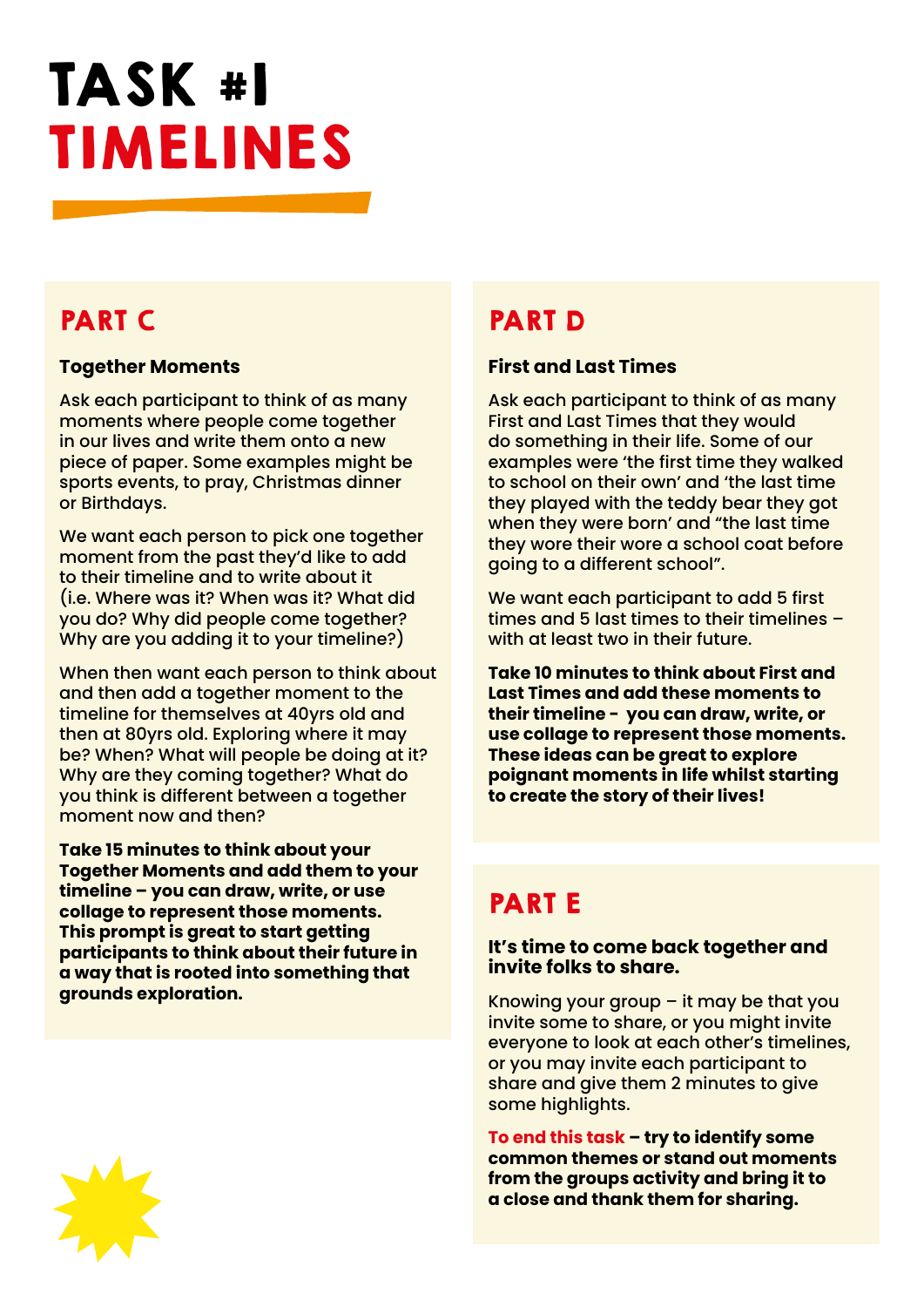# TASK #2 THE PAST

# **What made you who you are today?**

*20-30mins*

## Useful prompts for kick off discussion:

My parents met…

I used to love/hate it when…

## I'll never forget the day when…



# Activity to try GUIDED TOUR

#### **Resources needed:**

- Piece of paper
- Pen or pencil
- Space to perform in

#### **Instructions for the task:**

- 1. Think of somewhere (a space, location, building etc) from your past that is important to you
- 2. Write a list of as many things that would be in this place
- 3. In the space you're actually physically in – plan out where all those things might go, as if you are re-imagining the place from your past, into the present space you're in.
- 4.Take the group around the room on a guided tour of the place you're thinking of (show us where *everything* is!)

#### **Something to think about:**

**What moment in your life made you who you are now?**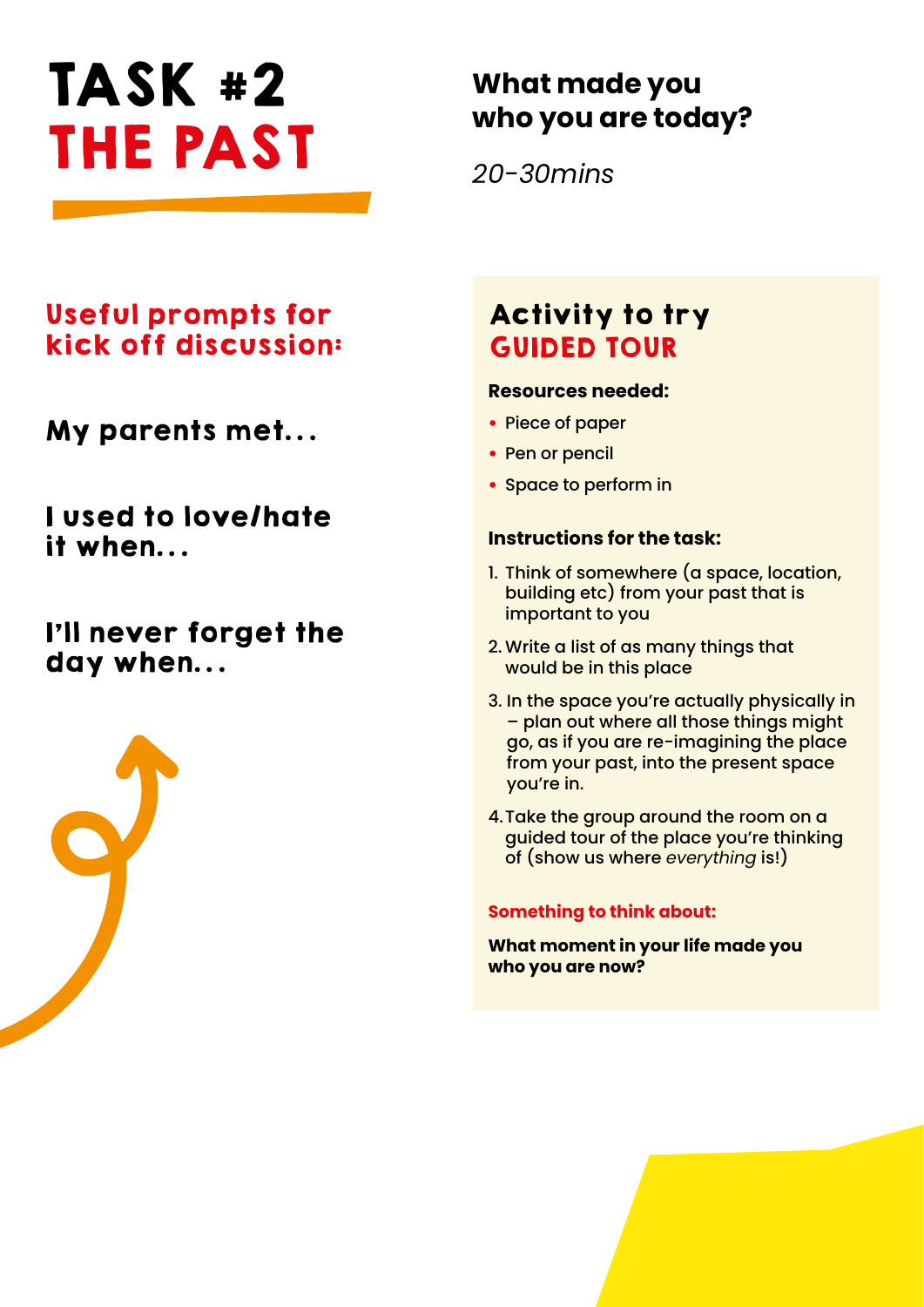# TASK #3 THE PRESENT

# **Who are you right now?**

*30mins*

### Useful prompts for kick off discussion:

If you really knew me, you would know…

If I could change one thing about the world, it would be…



#### **Resources needed:**

- Large paper (A3 size)
- Coloured pens or pencils
- Glue
- Scissors
- Magazines/newspapers

#### **Instructions for the task:**

- 1. Draw the shape of an island on your paper
- 2. Fill your Island with as many different areas that represent you. You might have a Music Arena where you can listen to your favourite music, or maybe a dark forest that represents your fear of the dark. You might want to draw them, describe in words or use collage to represent the areas visually.
- 3. Give your Island a name, label the different areas of your island and describe why you chose to include them.
- 4.Invite each participant to take the group on an Island tour and share their islands.

#### **Something to think about:**

**What is the most important thing to you right now?**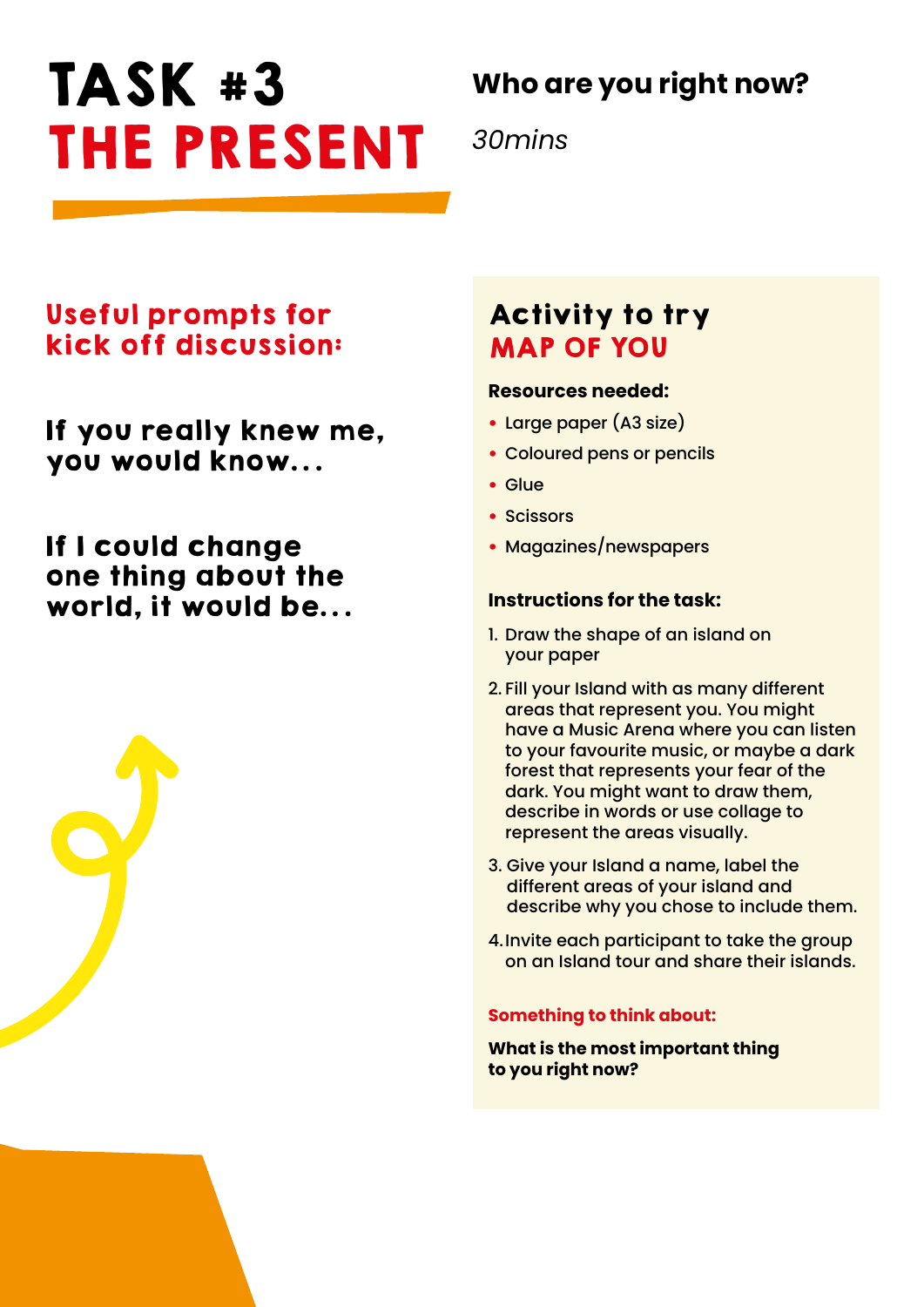# TASK #4 THE FUTURE

## **Where do you want to go next?**

### Useful prompts for kick off discussion:

I want to be remembered for…

## I can't wait for the day when I…



# Activity to try BUCKET LIST STORY

#### **Resources needed:**

- Pen
- Paper to write on
- Music for creativity

#### **Instructions for the task:**

- 1. Write a list of what is on your Bucket List (things that you hope you will do one day).
- 2. Once you've written your list, choose one that stands out to you.
- 3. Write a short story without an ending that tells us what would happen in the moment you have chosen – What happens? How does it feel? Who is there? Where are you?
- 4.Swap your story with someone else's and add a few sentences to finish it – what happens at the end of that person's story, you decide.
- 5.Swap back and read your ending!

#### **Something to think about:**

**What do you want the world to look like in the future?**